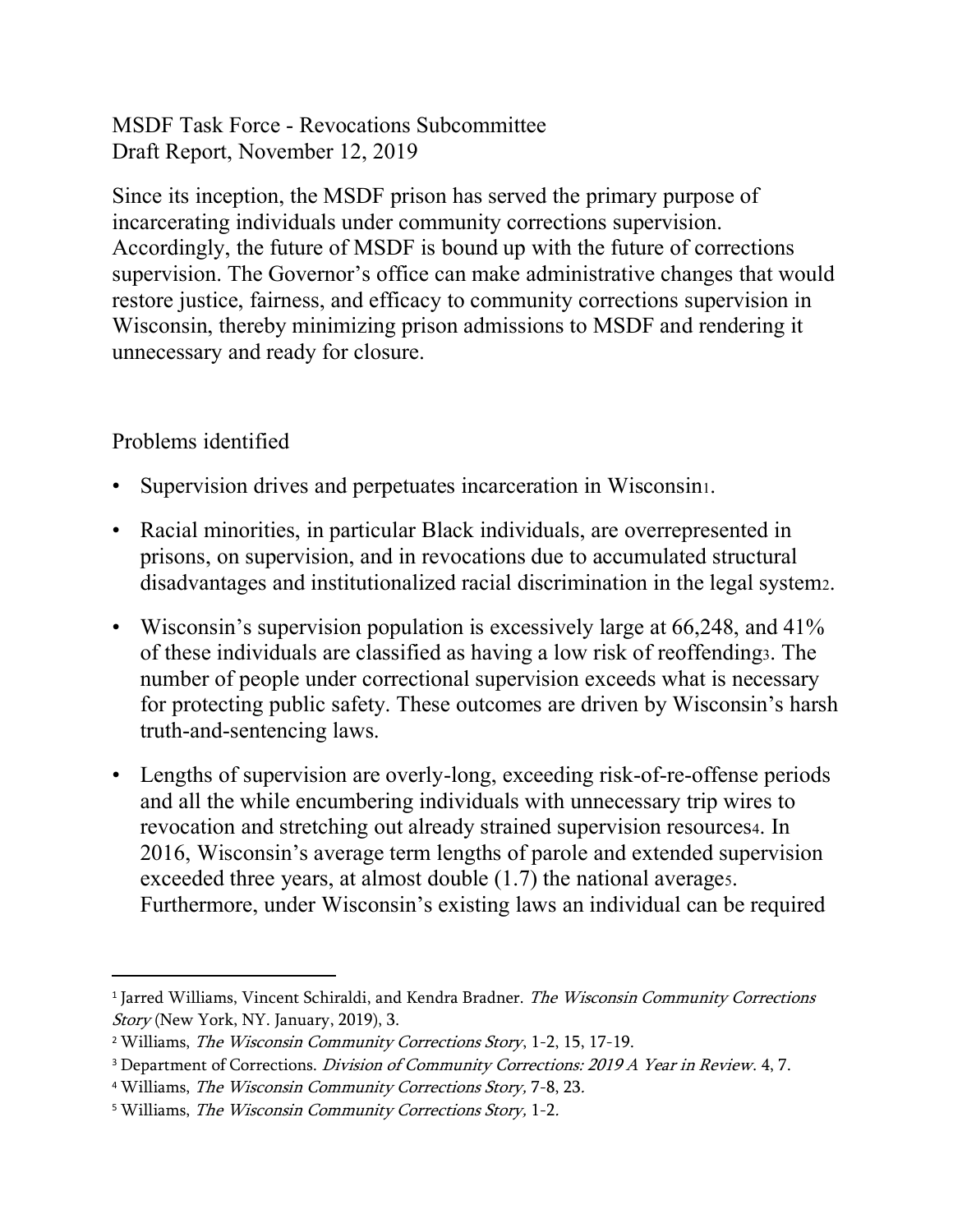to serve more time on supervision than was originally sentenced by a judge. These outcomes are driven by truth-and-sentencing laws.

- Supervision rules are excessively numerous, burdensome, and invasive6. As such, they needlessly encumber the lives of individuals and hinder their chances of success7.
- Wisconsin has high failure rates on supervision, exceeding both national and regional averagess. Revocations substantially contribute to prison admission rates. In 2018, 70% of prison admissions were the result of revocations, and 40% were the result of revocations without a new conviction9. The Department of Corrections has voiced concern that such figures obscure the prevalence of public safety risks in revocations because some convictionless revocations do involve criminal behavior. To some degree this concern is valid. Nevertheless, some of convictionless revocations result from behavior that was not of a criminal nature nor a threat to public safety.
- Revocations often fail to address unmet needs for rehabilitation that contribute to failure on supervision. Such needs including mental health needs, substance abuse needs, and the needs for basic necessities such as housing and employment. The DOC reports that 56% of supervisees have criminogenic needs related to substance abuse, while 40% have needs related to employment to. A recent study by the Badger Institute found that of 189 sampled individuals who were revoked, 81% had pervasive substance abuse needs that contributed significantly to their failure on supervision11. Due in part to inadequacies in ATR programming and social services in Wisconsin, it is not uncommon for supervision officers to choose revocation as a response even when they would prefer rehabilitation programming were it available. All told, Wisconsin's laws and administrative practices keep some people trapped cycling between prison and supervision, while their underlying needs remain unmet and their chances of reestablishing their lives

<sup>7</sup> Reentry Council, Revocation Proceedings in Wisconsin: Proposed Administrative Changes, 3-4, 9. <sup>8</sup> Williams, The Wisconsin Community Corrections Story, 2.

<sup>6</sup> Williams, The Wisconsin Community Corrections Story, 9-10, 20-22.

<sup>&</sup>lt;sup>9</sup> Izabela Zaluska. Wisconsin Watch, *Wisconsin's High Extended Supervision Rate Can Cause Longer* Incarceration, Studies Show. (Online).

<sup>&</sup>lt;sup>10</sup> Department of Corrections. Division of Community Corrections: 2019 A Year in Review. 7.

<sup>&</sup>lt;sup>11</sup> Klingele, Cecilia. *Understanding Revocation from Community Supervision*, 4.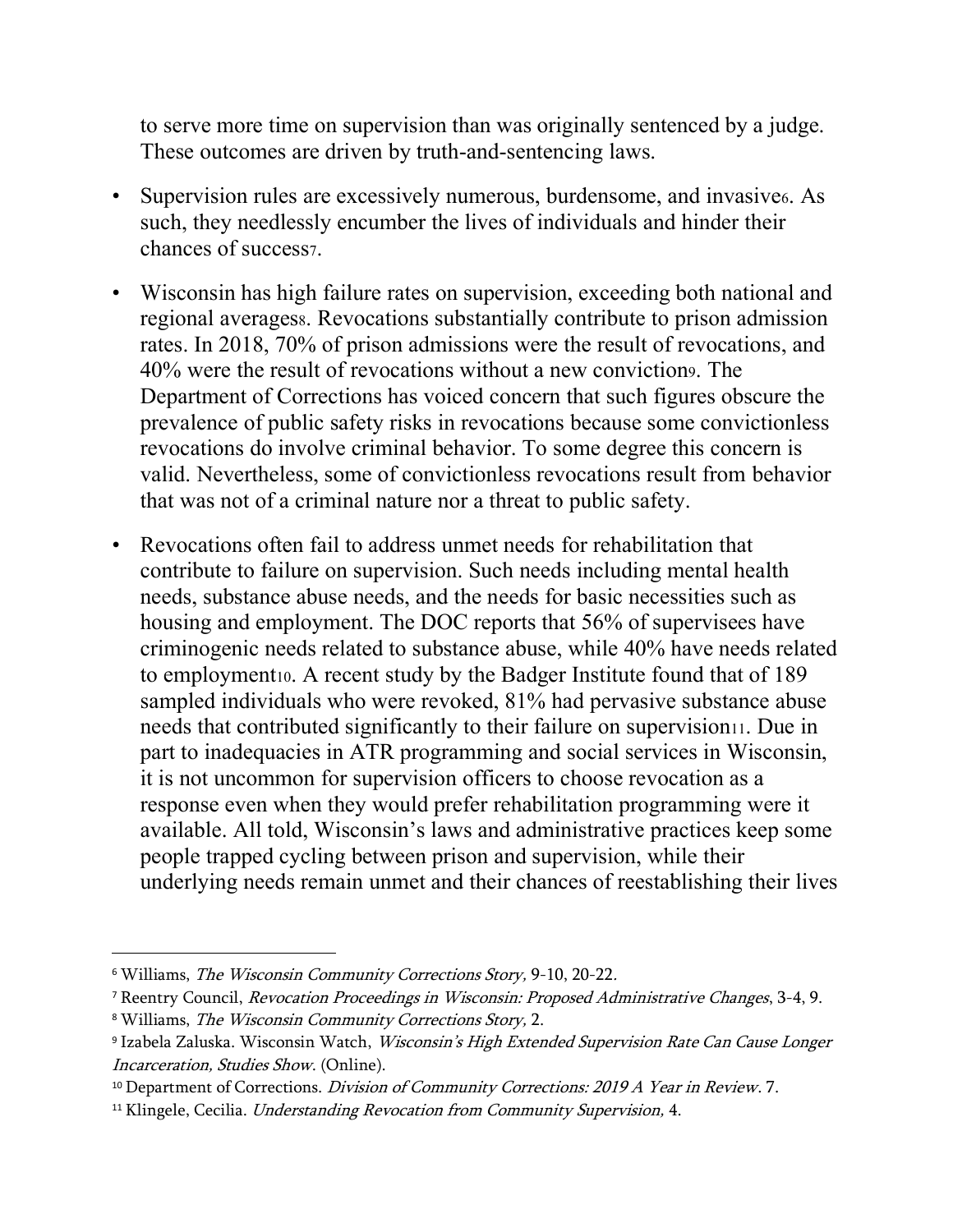outside of correctional control dwindle with each new violation and revocation.

- Supervision officers can be prone to attitudes of seeking accountability or punishment, which can sideline other objectives and run counter to supervisee success. Excessive workloads at DCC limit agent capacity to fully engage in supporting each supervisee, while also inclining them to respond less thoughtfully to individual case needs and to default under pressure to a modus operandi that is less caring and more "gotcha" oriented and unforgiving.
- Agent discretion, powerful and broad, is central to the operation of state supervision and as such contributes to Wisconsin's excessive rates of revocation. Agent discretion at DCC is inconsistently utilized and sometimes highly arbitrary. In spite of this, the DCC does not adequately monitor or report on its use of discretion.
- Individuals on supervision are relegated to a second-class status in the legal system, being given weak due process protections. They face lower standards of proof in hearings, and can risk facing revocation even after having undergone criminal proceedings without conviction. At key junctures that affect outcomes of revocation and incarceration they are not provided legal counsel, and routine delays in the provision of case files hamper defense attorneys' effectiveness in representing their clients in revocation proceedings. Eligibility requirements for preliminary revocation hearings are numerous, and individuals on supervision are required by their rules of supervision to provide written statements in response to allegations, without legal counsel, which often render them ineligible. Most Wisconsin residents facing revocation are denied a preliminary hearing12.
- Individuals are rarely if ever released back to supervision pending the outcome of the final hearing, irrespective of their risk to public safety or of absconding. These periods of detention, profoundly disruptive to individuals' lives, span from days to months and are prolonged by procedural delays.
- Short-term sanctions, used in lieu of revocations, are imposed for needlessly long confinement periods. Excessive terms afford little benefit while further disrupting individuals' lives. In 2018, the Wisconsin DCC imposed 3,675

 $12$  Reentry Council, Revocation Proceedings in Wisconsin: Proposed Administrative Changes, 7.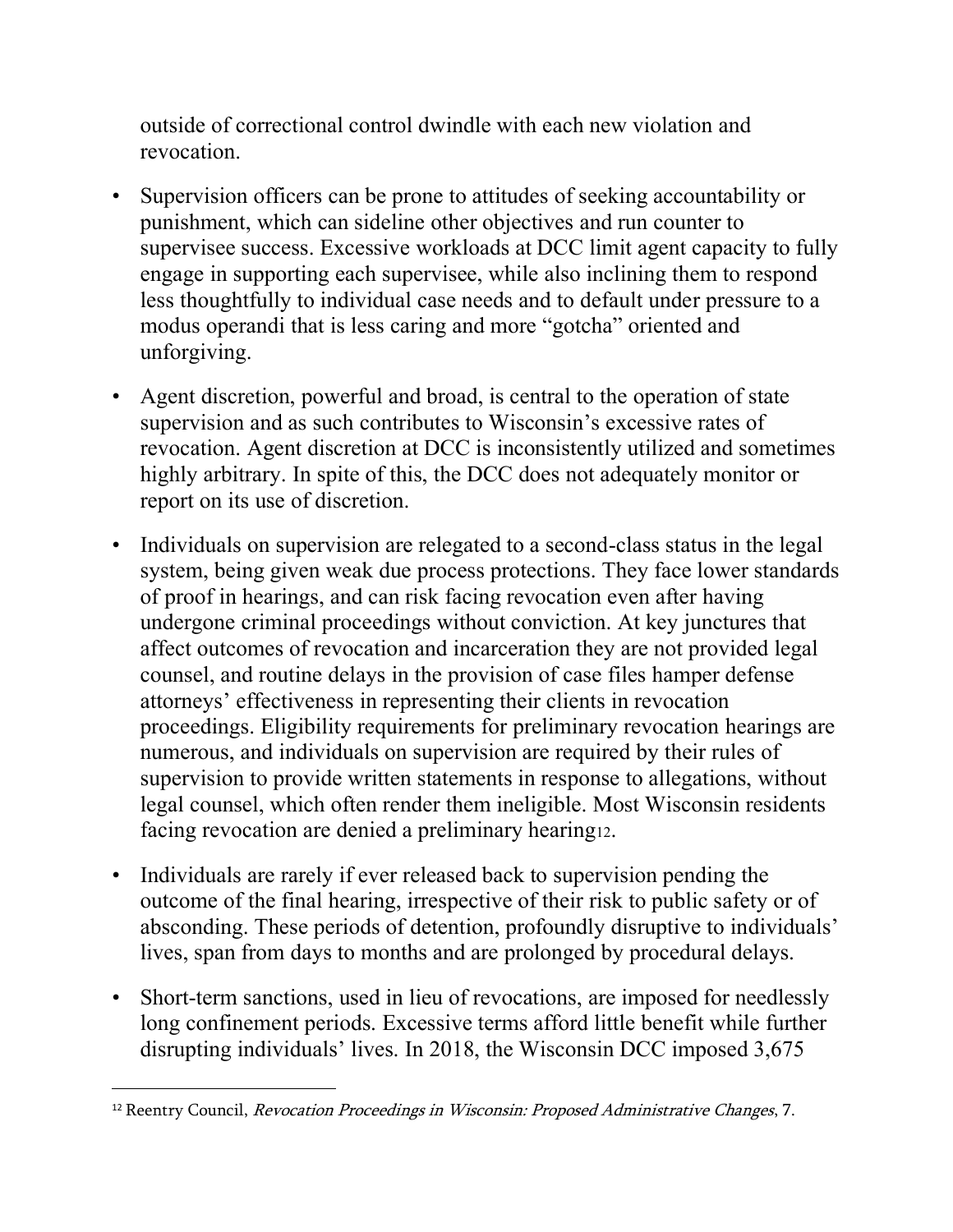sanctions with an average a length of over 50 days13. Some research throws into question the correctional benefits of such lengthy sanction periods.

• Supervision practices in Wisconsin are kept in a state of obfuscation to the public and to the DOC due to that agency's failure to collect and report critical missing information.

#### Alternative Practices

- Shortening probation terms. At least nineteen states have shortened probation terms: AK, AL, DE, FL, GA, HI, IA, KY, LA, MO, MS, MT, NH, NJ, NV, OH, TX, UT, VT14. The American Law Institute's Model Penal Code: Sentencing (MPCS) recommends, 'For a felony conviction, the term of probation shall not exceed three years. For a misdemeanor conviction, the term shall not exceed one year. Consecutive sentences of probation may not be imposed<sub>15</sub>.'
- Granting early discharge from supervision. At least 18 states utilize earned compliance credits, granting 30 days off supervision for every 30 days of compliance: AK, AR, AZ, DE, GA, ID, KS, KY, LA, MD, MO, MS, MT, NH, OR, SC, SD, UT16. Missouri's adoption earned compliance credits in 2012 yielded significant results: 36,000 people under community corrections supervision were able to reduce their terms by 14 months, there was an overall 20% reduction in the supervision population, and re-conviction rates for those released early were the same as or lower than those discharged from supervision before the policy went into effect<sub>17</sub>. California passed a bill in 2017 that created further incentives for performance on supervision, granting 'reintegration credits' off of supervision sentences for obtaining high school and college degrees, completing counseling programs, obtaining technical training, and performing volunteer work18. The Harvard Executive Sessions, the Model Penal Code and the Statement on the Future of Community Corrections all recommend allowing people to earn early

<sup>&</sup>lt;sup>13</sup> Wisconsin Department of Corrections, *DCC Short-Term Sanctions Analysis*, 3, 7.

<sup>14</sup> Williams, The Wisconsin Community Corrections Story, 23.

<sup>15</sup> Williams, The Wisconsin Community Corrections Story, 23-24.

<sup>16</sup> Williams, The Wisconsin Community Corrections Story, 25.

<sup>17</sup> Williams, The Wisconsin Community Corrections Story, 25.

<sup>18</sup> Williams, The Wisconsin Community Corrections Story, 25.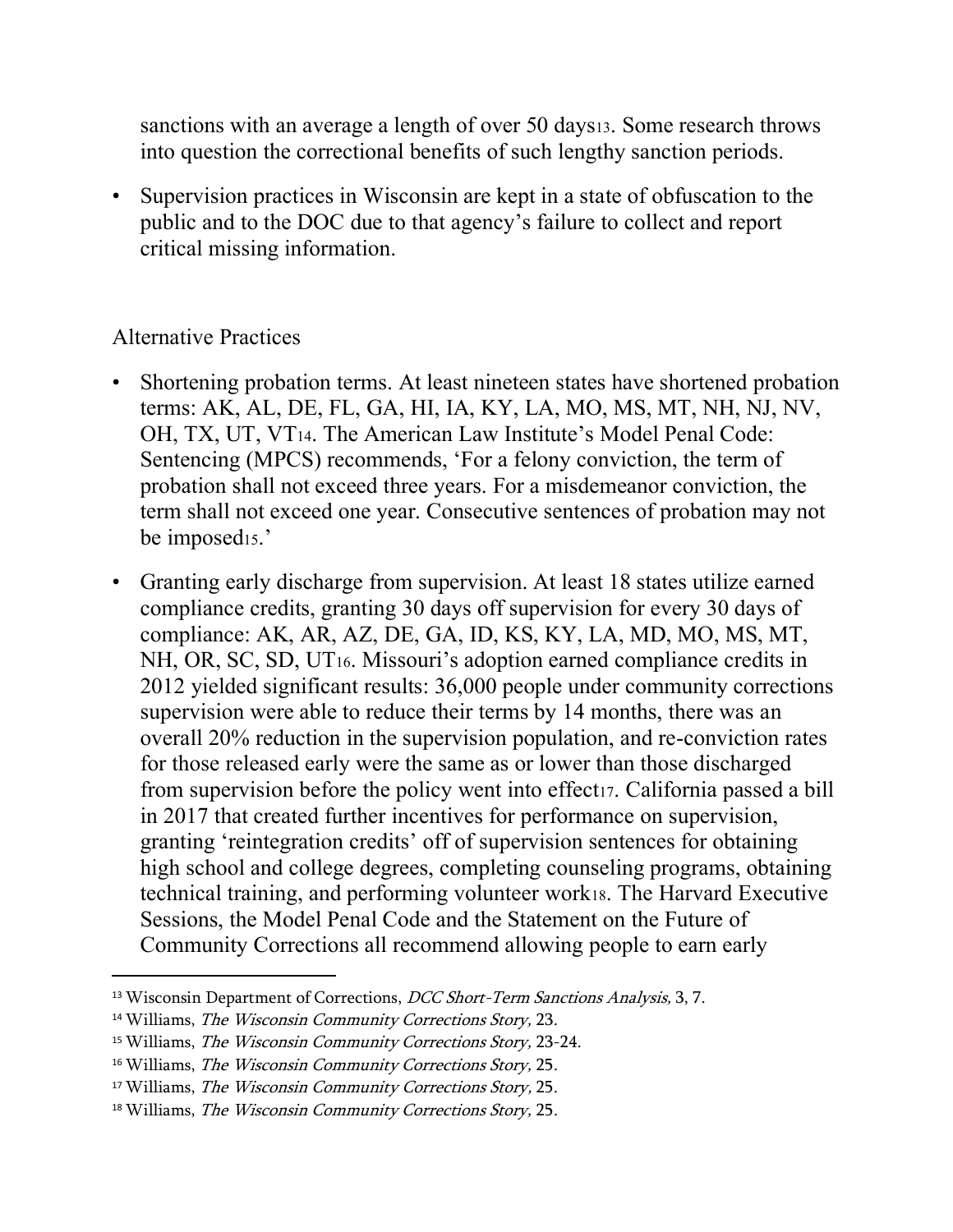discharge from community supervision, and numerous politically and geographically diverse states have experimented successfully with such earned credits for both community corrections supervision and terms of incarceration<sub>19</sub>.

### Recommendations

- Repeal Wisconsin's truth-in-sentencing laws, which constitute the greatest single contributor to Wisconsin's oversize prison and supervision populations and to the prevalence of revocations.
- Reduce probation, parole, and extended supervision terms to a cap between 1 and 3 years, except in rare circumstances20.
- Provide for "merit time" or "earned compliance credit," and allow for early termination for sustained compliance, for probation, parole, and incarceration.
- Reduce the number of standard rules of supervision and revise rules to be brought into closer conformity with the US Sentencing Commission's federal conditions of supervised release. Limit the applicability of some rules and the rule-making discretion given to supervising agents.
- Eliminate or strictly limit incarceration as a response to technical violations.
- Strengthen due process protections for people under community corrections supervision. Ensure legal counsel is made available immediately following notice of revocation and at each decision juncture of consequence to the supervisee. Make optional the provision of a written statement in response to allegations of a violation. Adopt a beyond reasonable doubt standard of proof during revocation proceedings and as a matter of practice do not permit hearsay. Lower the eligibility requirements for preliminary hearings. Allow supervisees who are not charged with a new offense and do not have a history of absconding to request preliminary hearings and release to the

<sup>19</sup> Williams, The Wisconsin Community Corrections Story, 26.

<sup>20</sup> Williams, The Wisconsin Community Corrections Story, 23.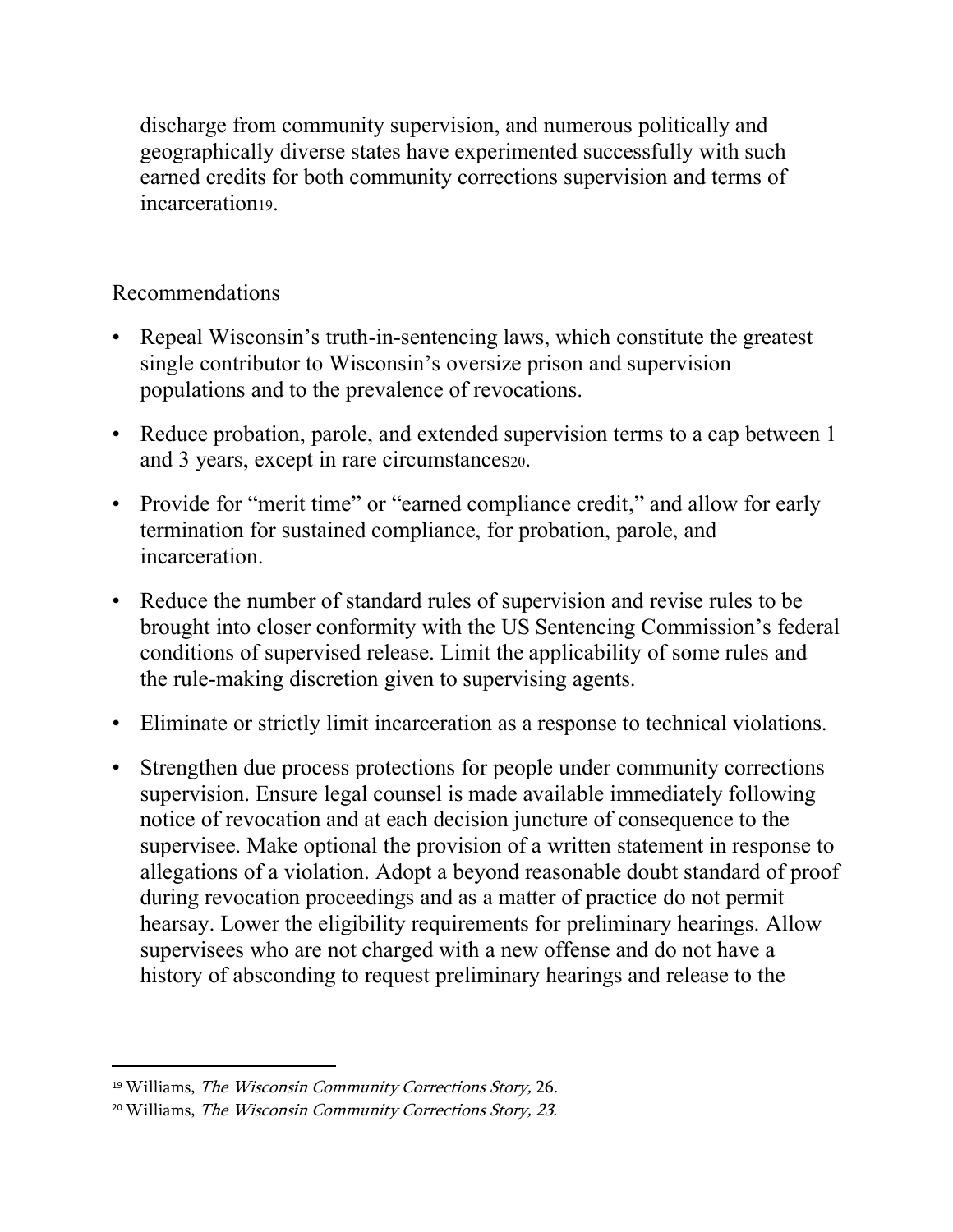community pending a final hearing. Reduce lengthy delays in the provision of case documents to defense attorneys.

- Allow for more individuals to remain unconfined during investigations and revocation proceedings. Adopt a standard of granting temporary release to at least 40% of individuals not charged with a new offense and who do not have a history of absconding.
- Track and disseminate key metrics pertaining to supervision investigations, responses to violations, holds, ATRs, sanctions, and revocation proceedings. Highlight in these metrics relevant demographics of supervisees, including their race, age, sex, mental health challenge status, and substance abuse and addiction status. Monitor and reduce lead times in the notification and provision of case documents to defense attorneys. Continue working with community partners to determine data needs.
- Address the problem of inadequate racial diversity among DCC employees. Ensure that any disadvantages facing non-white individuals are identified and eliminated. Take measures to ensure that supervision officers generally reflect the racial demographics of the individuals they are supervising, and hail from their communities. Target hiring and outreach accordingly. Matching demographics as such would significantly improve agent effectiveness, augmenting trust and understanding in relationships with supervisees.
- Address cultural problems at the DOC. Openly and vehemently discourage an "accountability as the overriding priority" attitude amongst DCC staff, and intervene with disciplinary action wherever abuse of discretion occurs. Initiate an independent audit on culture at the DOC and publicize the results. Adopt an internal whistleblower protection policy. Foster a culture of eagerness to find and address institutional problems. Historically, the staff of the DOC at large has exhibited several problematic cultural tendencies, internally and externally, including reluctance to surface problems, resisting rather than promoting transparency, unquestioning deference to hierarchy and unwillingness to challenge the status quo, and relating to outsiders with distance and distrust. Resolve these larger cultural issues at the DOC.
- Build upon a positive trend of deepening the involvement of communities and directly impacted individuals as partners in the DOC's transformation. Move further in the direction of augmented transparency and the non-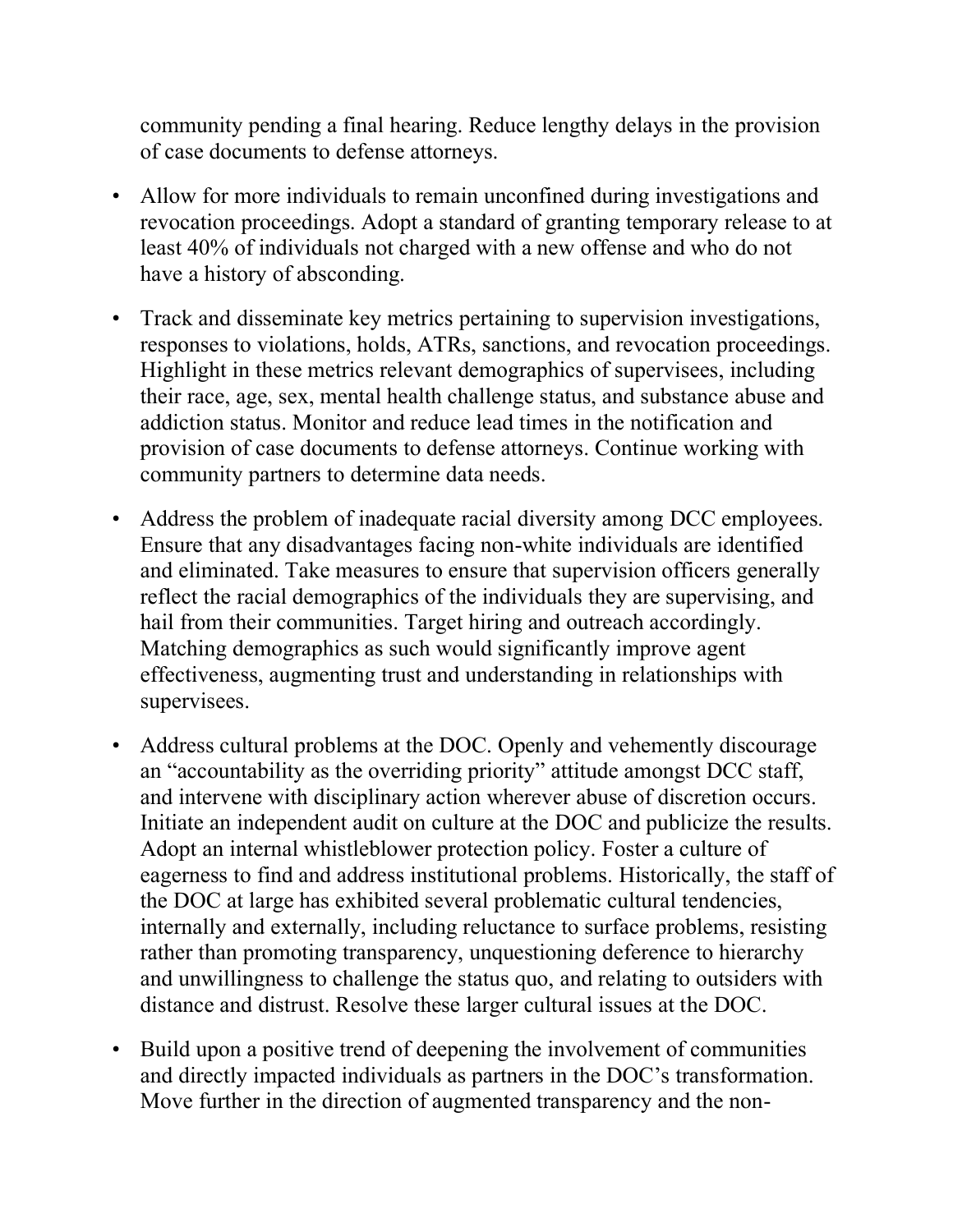adversarial provision of easy access to requested information. Provide direct lines of communication with leadership to community representatives for information requests, and do not use the open records request mechanism as a way to delay, deny, obscure, or otherwise encumber the provision of public information.

- Publicize the findings of DCC's audit initiatives as they become available, including the DCC's internal Work Plan audit and the Council of State Government audit. Staff directly impacted individuals in leadership positions on Work Plan audit subcommittee workgroups. Beyond merely involving them in specialized focus groups, grant them a seat at the table as equals in efforts to steer organizational reform.
- Reduce supervision officer caseloads through the implementation of these recommendations.
- Realign cost savings to community programs.

# Projected Impact

By transforming community corrections supervision as recommended, Wisconsin will minimize unnecessary supervision and excessive revocations, freeing up individuals to succeed in their lives while freeing up enormous state resources for reinvestment in communities, thereby improving public safety, racial equity, and the health and wellbeing of Wisconsin families and communities.

#### Sources

Columbia Justice Lab. Jarred Williams, Vincent Schiraldi, and Kendra Bradner. *The Wisconsin Community Corrections Story*. (New York, NY. January, 2019).

Reentry Council of the Milwaukee Community Justice Council. *Revocation Proceedings in Wisconsin: Proposed Administrative Changes (Draft Report)*. (Milwaukee, WI. July, 2019).